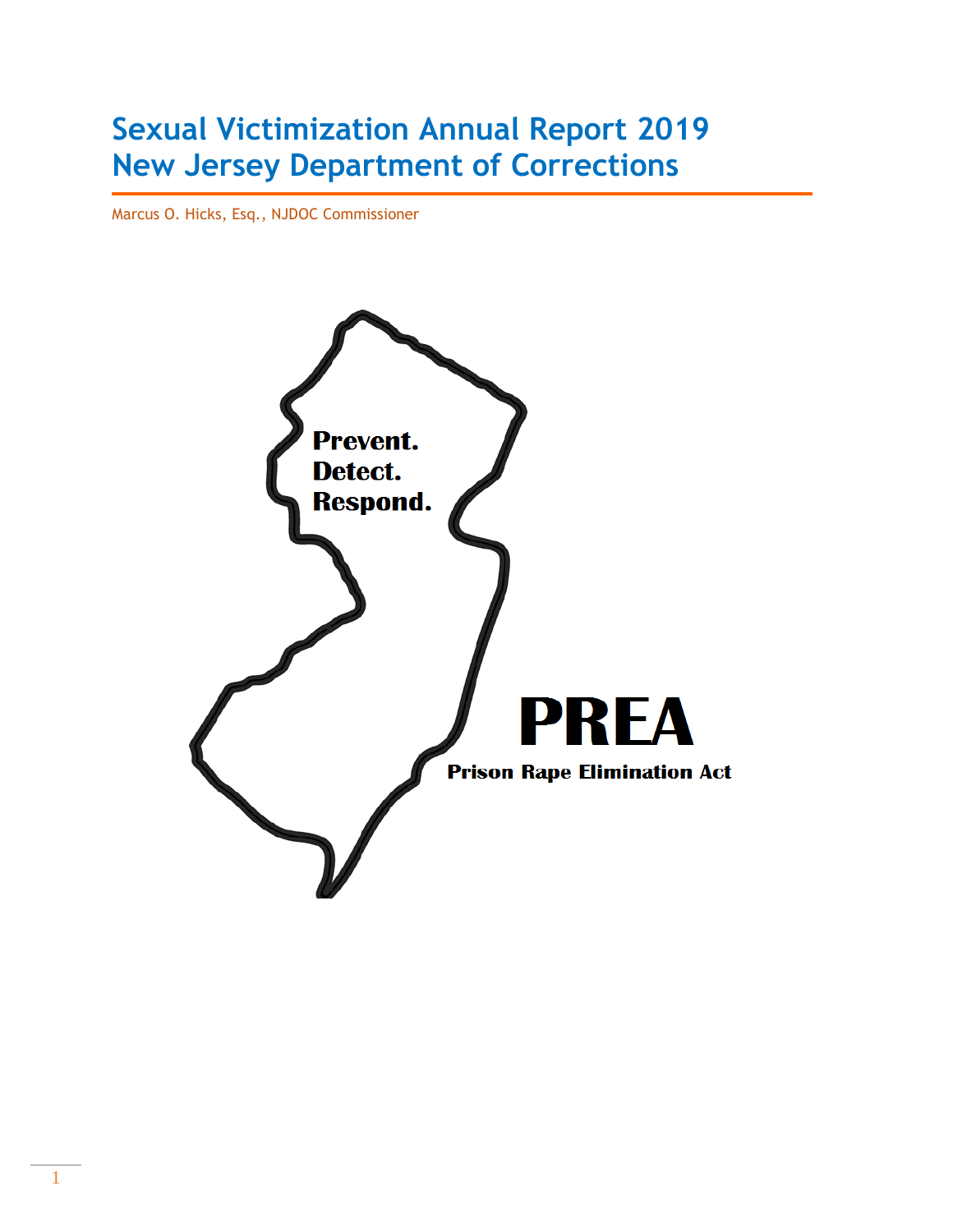The New Jersey Department of Corrections (NJDOC) maintains compliance with the Prison Rape Elimination Act (PREA). Signed into federal law in 2003, PREA is designed to prevent, detect, and respond to incidences of sexual abuse and sexual harassment in confinement facilities. PREA addresses both inmate-on-inmate and staff on inmate sexual abuse and sexual harassment.

PREA requires the Bureau of Justice Statistics (BJS) within the Department of Justice (DOJ) to conduct a comprehensive statistical review and analysis of the incidence and effects of prison rape and sexual misconduct within correctional facilities nationwide.

Accordingly, the New Jersey Department of Corrections (NJDOC) annually participates in the DOJ's Survey on Sexual Victimization (SSV) process to report allegations and outcomes of sexual abuse and harassment within our prison system. The SSV gathers information nationally on allegations and substantiated incidents that occur each calendar year.

Consistent with the SSV, the allegations included below are categorized as either inmate-on-inmate or as staff-on-inmate sexual victimization. Sexual victimization includes both abuse and harassment cases.

# **NJDOC Zero Tolerance Policy**

The NJDOC maintains a zero tolerance toward all forms of inmate sexual abuse and inmate sexual harassment. The NJDOC will respond to, investigate, and support the prosecution of sexual abuse and sexual harassment within the correctional system and externally in partnership with state and local authorities.

The NJDOC accepts and investigates all inmate and third-party verbal, written, and anonymous reports of sexual abuse/sexual harassment. Additionally, the County Prosecutor may be contacted for potential criminal investigation and prosecution.

All NJDOC staff members, contractors and volunteers receive training on their duties and responsibilities under the NJDOC's zero tolerance policy and PREA standards. All NJDOC staff members, contractors and volunteers are required to immediately report any occurrence of inmate sexual abuse /sexual harassment.

The NJDOC protects all inmates and staff who report sexual abuse or sexual harassment and cooperate with sexual abuse or sexual harassment investigations from retaliation by other inmates or staff.

The NJDOC provides inmates with ongoing education regarding NJDOC's zero tolerance of sexual abuse and sexual harassment and how to report it, rights and responsibilities under PREA and available services related to sexual abuse.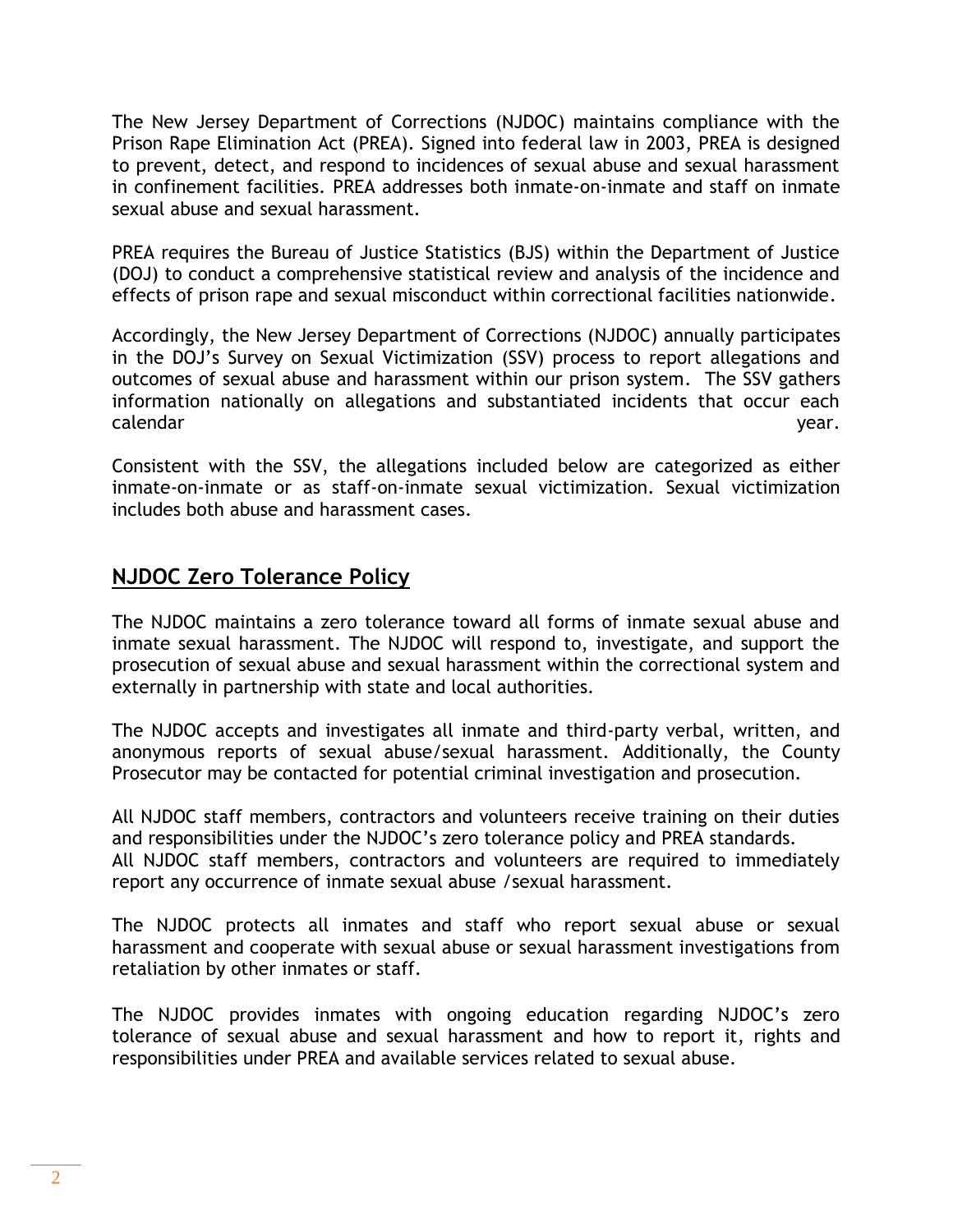## **Risk Assessments**

All inmates committed to the custody of the NJDOC are screened in-person by the contracted health services provider for PREA risk. The goal of the screening is keeping separate those inmates at high risk of being sexually victimized from those at high risk of being sexually abusive. This screening is initially done during the reception process, and as inmates are transferred between facilities. Information from this assessment is used by classification committees and custody staff to inform housing, bed, work, education, and program assignments. Inmates may request to update this information at any time during their incarceration. PREA Risk assessments are updated by request, referral or when there is an incident of sexual abuse.

All NJDOC inmates have access to internal medical, mental health services and external emotional support services for sexual abuse even if the abuse did not occur while in custody.

## **Corrective Actions**

PREA standards 115.86-.88 require that data reviews are also utilized to identify problem areas within the prison system and to establish corrective action plans to address them.

NJDOC reviews incidents of sexual abuse and harassment to assess and improve the effectiveness of its sexual abuse prevention, detection and response efforts. Corrective actions include enhancements and/or modifications to supervision and monitoring, camera surveillance, inmate risk screening, policy changes and overall inmate services.

The collection and review of incident data serves to give our department the ability to continually enhance and improve practices and training in an effort to continue to comply with PREA standards.

In 2018 the PREA Unit developed a new Corrective Action Report. This report is issued per SAAC Council reviews and analysis of the investigative outcomes of PREA allegation cases, potential PREA concerns and related matters. Division head recipients are required to review the Council recommendations and notify the PREA Agency Coordinator of their findings within four (4) weeks of receipt.

In 2019, ten (10) Corrective Action Reports have been issued:

- 001 2019 Gym Bathroom Supervision (ADTC)
- 002\_2019 Inmate Risk Assessment Procedures at Intake (Administration)
- 003 2019 Healthcare Allegation Referrals (UCHC)
- 004\_2019 Potential Perpetrator Status Update (UCHC)
- 005\_2019 Employee PREA Violation (CRAF)
- 006 2019 Strip Search Location (NSP)
- 007 2019 Employee PREA Violation (Office of Community Programs)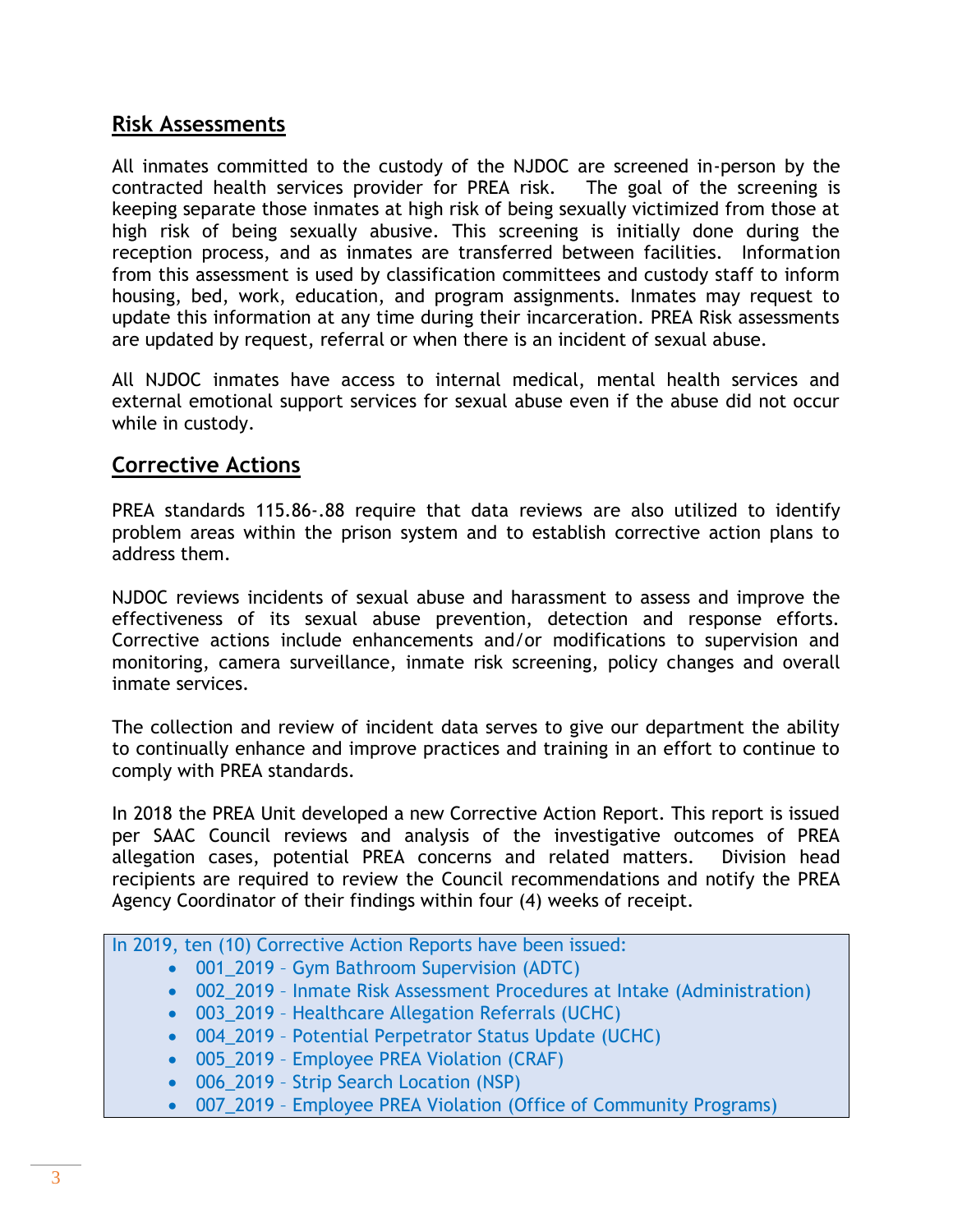- 008\_2019 Sergeant's Office Review (SSCF)
- 009 2019 ADTC Music Room (ADTC)
- 010\_2019 Background Check Form/NJDOC ID Update (Administration)

# **NJDOC PREA Audits Cycle 3, Year 1**

To demonstrate full compliance with the PREA standards, every correctional agency facility must undergo a PREA audit by a Department of Justice (DOJ) Certified Auditor once during every three-year audit cycle. Due to the COVID-19 pandemic, it was not feasible for NJDOC to conduct PREA audits for the audit Cycle 3, Year 1 period.

For Audit Cycle 3, Year 1 (August 20, 2019 – August 19, 2020) five NJDOC facilities were scheduled for audit for April and May 2020:

- Albert C. Wagner Youth Correctional Facility
- William H. Fauver (formerly Mountainview) Youth Correctional Facility
- Garden State Youth Correctional Facility
- Edna Mahan Correctional Facility for Women
- Central Reception and Assignment Facility

Prior to the April/May audits, Albert C. Wagner Youth Correctional Facility was closed.

The coronavirus pandemic mandated postponement of PREA audits for Cycle 3, Year 1 correctional facilities. These facilities have been rescheduled to occur in Cycle 3, Year 2. The following facilities are scheduled to be audited during Cycle 3, Year 2:

- Adult Diagnostic and Treatment Center
- East Jersey State Prison
- Edna Mahan Correctional Facility for Women
- Garden State Youth Correctional Facility
- Southern State Correctional Facility
- South Woods State Prison
- William H. Fauver Youth Correctional Facility

Audits will follow the Covid-19 guidance set forth by the Department of Justice's PREA Management Office. Auditors will be required to follow State and departmental COVID-19 prevention measures.

NJDOC maintains and can certify PREA compliance. This compliance is achieved through the oversight of the Central Office PREA Compliance Unit and the efforts of each facility Administrator and their staff. The New Jersey Department of Corrections (NJDOC) maintains twelve correctional facilities. To date, all facilities have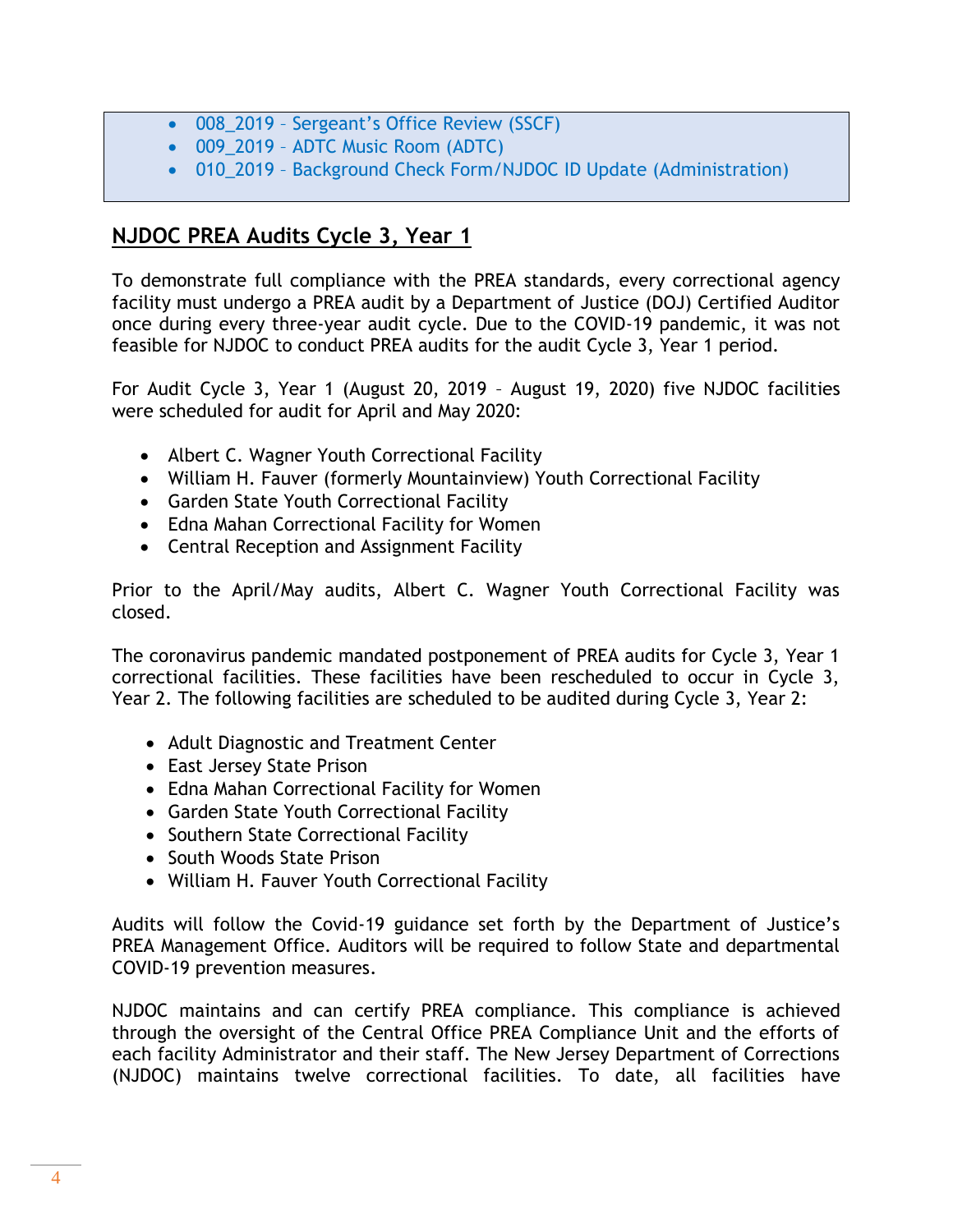successfully completed the previous PREA audit cycles and were found to be compliant.

## **Transgender and Intersex Inmates**

In December 2019, the NJDOC established procedures regarding transgender, intersex, gender non-conforming, and gender non-binary inmates. It is the policy of the NJDOC to address the needs of transgender, intersex, and gender non-conforming inmates in a manner consistent with federal Prison Rape Elimination Act (PREA) Standards, the New Jersey Law Against Discrimination (NJLAD), and in accordance with departmental regulations, policies, and procedures.

## **Grant Updates**

NJDOC currently has 4 federal grants related to combating sexual victimization in custody and servicing victims and survivors of sexual assault. Grant funds total \$678,757 and fund the following initiatives:

 **Implementing the PREA Standards, Protecting Inmates, and Safeguarding Communities FY 2019**

*The New Jersey Department of Corrections: Strengthening Correctional Culture around PREA using a Recidivism Reduction Model*

The New Jersey Department of Corrections was awarded the FY19 Implementing PREA Standards, Protecting Inmates, and Safeguarding Communities Grant in the amount of \$246,146. The 24 month grant period is from 10/1/2019 to 9/30/2021.

NJDOC's project design is focused on utilizing the findings from the Council of State Government (CSG) Justice Center regarding correctional culture to support staff to reduce recidivism and applying their strategies to PREA, a concept that has not been done previously. The model uses evidence based and core correctional practices in order to support staff through an organizational change. To accomplish the outlined objectives, NJDOC plans to conduct a root-to-stem holistic approach to our staff education. During the grant period, NJDOC plans to understand the current organizational culture, update our staff education based on the assessment, and follow through with the eight recommendations outlined in the CSG report to implement the culture change. A comparative analysis will be conducted through continuous staff surveys to measure success.

## **The Violence Against Women Act (VAWA)**

The Violence Against Women Act (VAWA) Grant continuation funding is received through the NJ Department of Law and Public Safety (L&PS), Office of the Attorney General (OAG). In 2019, a 14% increase in sub-grant funding to \$86,611 was secured by the Grants Management Unit for the "Saving Our Sisters" program. Funding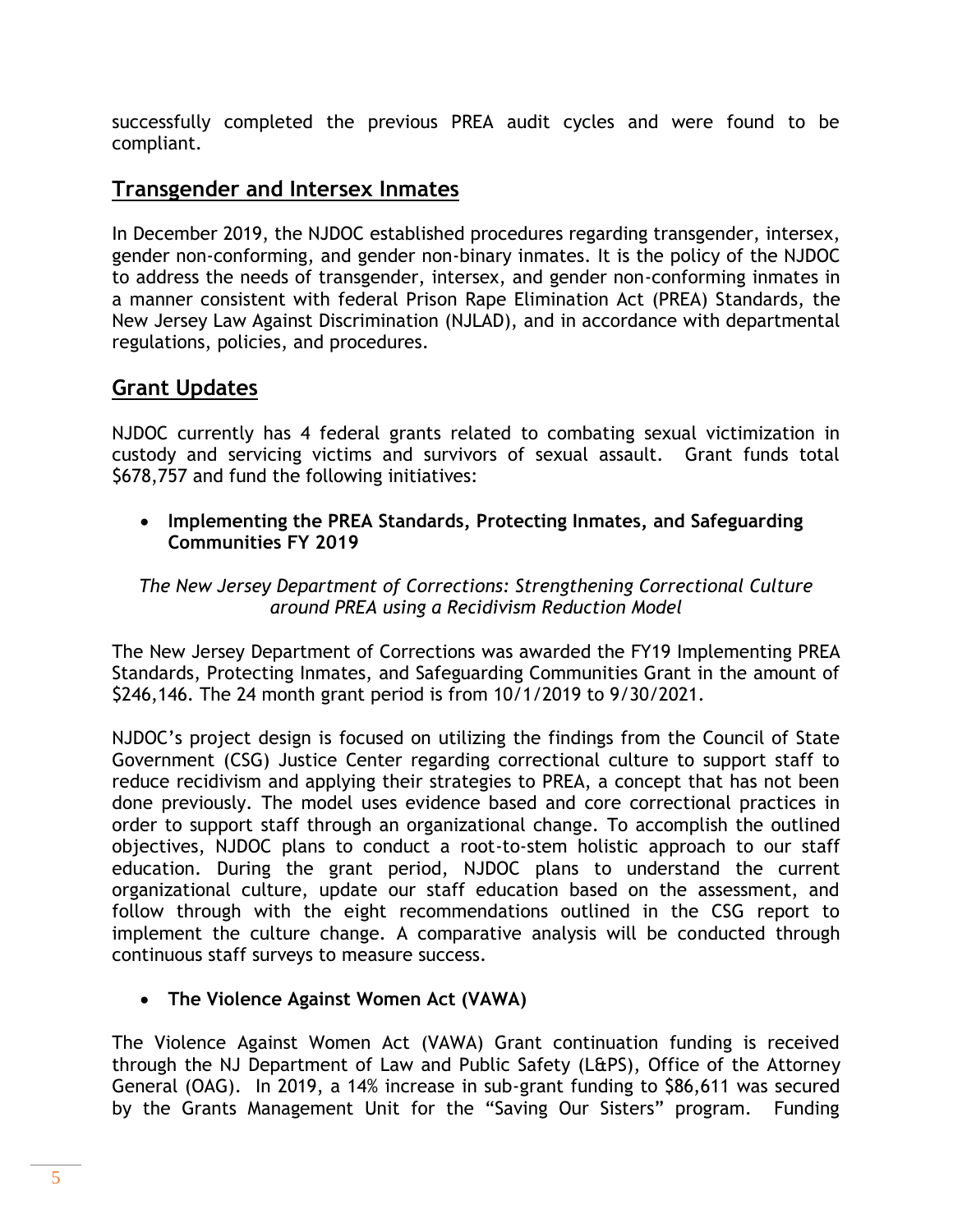supports a bi-lingual social worker and partial contracted domestic violence and sexual assault counseling services for female inmates at the Edna Mahan Correctional Facility for Women (EMCF).

**The Victim of Crime Act Grant (VOCA)**

The Victims of Crime Act (VOCA) Grant is also funded through L&PS, OAG. In 2019, the Grants Management Unit approached OAG to expand its victim service focus at EMCF through a VOCA Grant and received an initial award of \$96,000 to fully support the EMCF "Saving Our Sisters" program. Funding partially supports a social work supervisor, the balance of EMCF contracted domestic violence and sexual assault counseling services, program supplies and ongoing staff training.

#### **Body-Worn Camera Policy and Implementation Program to Support Law Enforcement Agencies Grant**

The New Jersey Department of Corrections applied for the FY 2019 Body-Worn Camera Policy and Implementation Program to Support Law Enforcement Agencies Grant in June 2019. The application requested funding for a Body-Worn Camera (BWC) pilot program at EMCF and Northern State Prison. In September 2019, the Department received notification from the US Department of Justice, Office of Justice Programs that it was awarded federal funding of \$250,000 under the Bureau of Justice Assistance for this project. Funding supports BWC policy implementation, BWC purchases, added technology and officer training as part of a comprehensive initiative to enhance operations and update NJDOC correctional culture.

# **Sexual Victimization Data & Analysis**

Pursuant to PREA standards 115.87; 115.88 and 115.89 the NJDOC collects and retains incident-based data for all allegations of sexual abuse and sexual harassment reported from the twelve (12) state correctional facilities under the supervision of the NJDOC as well as from the state's contracted residential community release program (RCRP) facilities.

Statistically, NJDOC is consistent with national federal research findings and not an outlier. For example, federal data show fewest allegations in reception facilities, treatment facilities and minimum security facilities. Allegations are highest at maximum/long term facilities and that is exactly what we see in NJDOC data, as below.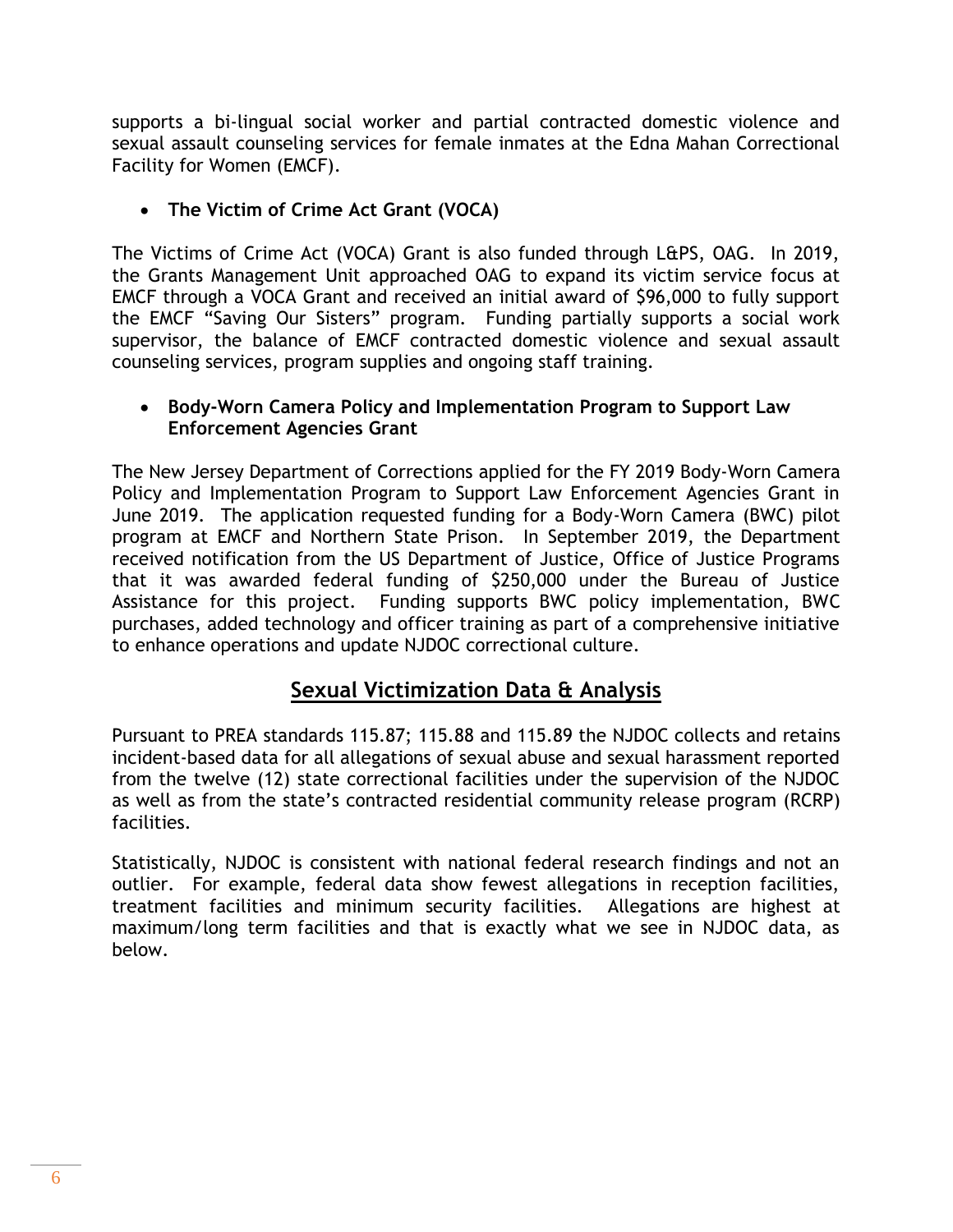## **NJDOC & THE NATIONAL PRISON RAPE STATISTICS REPORTING PROGRAM**

#### **Annual Reporting to the Federal Government on Reported Allegations of Sexual Victimization at NJDOC**

Every year, as a participant in the National Prison Rape Statistics Program, NJDOC reports to the U.S. Department of Justice Bureau of Justice Statistics the number and type of allegations of sexual victimization and investigative outcomes at NJDOC by other inmates or staff that are reported to correctional authorities.

Data is reported in the Survey of Sexual Victimization State Prison Systems Summary Form (SSV). This is a federal standardized reporting form used nationwide for all state prison systems designed to collect uniform, mandated data on the incidence and prevalence of sexual victimization in state correctional facilities. The data collected is based on allegations of sexual victimization by other inmates or staff that are reported to correctional authorities.

#### **What Exactly is an Allegation of Sexual Victimization? How is It Defined? Who Perpetrates It?**

**Federal PREA regulations give specific definitions of prohibited conduct that constitute sexual victimization of an inmate while in a state prison. It is broken down into two broad categories: inmate on inmate victimization and staff on inmate victimization.** While in everyday conversation it has become common for people to use shorthand phrases like "a PREA," "a PREA incident" or "a PREA allegation," or to ask questions like "how many PREAs do you have at NJDOC" it is important to note that PREA regulations prohibit certain acts of specifically defined conduct by both other inmates and staff. Reported conduct that meets these definitions constitutes an allegation of sexual victimization while in custody.

The Survey of Sexual Victimization utilizes the definition of "sexual abuse" as provided by 28 C.F.R. §115.6 in the National Standards to Prevent, Detect, and Respond to Prison Rape (under the Prison Rape Elimination Act of 2003). For purposes of the SSV, the categories and definitions of sexual victimization are as follows: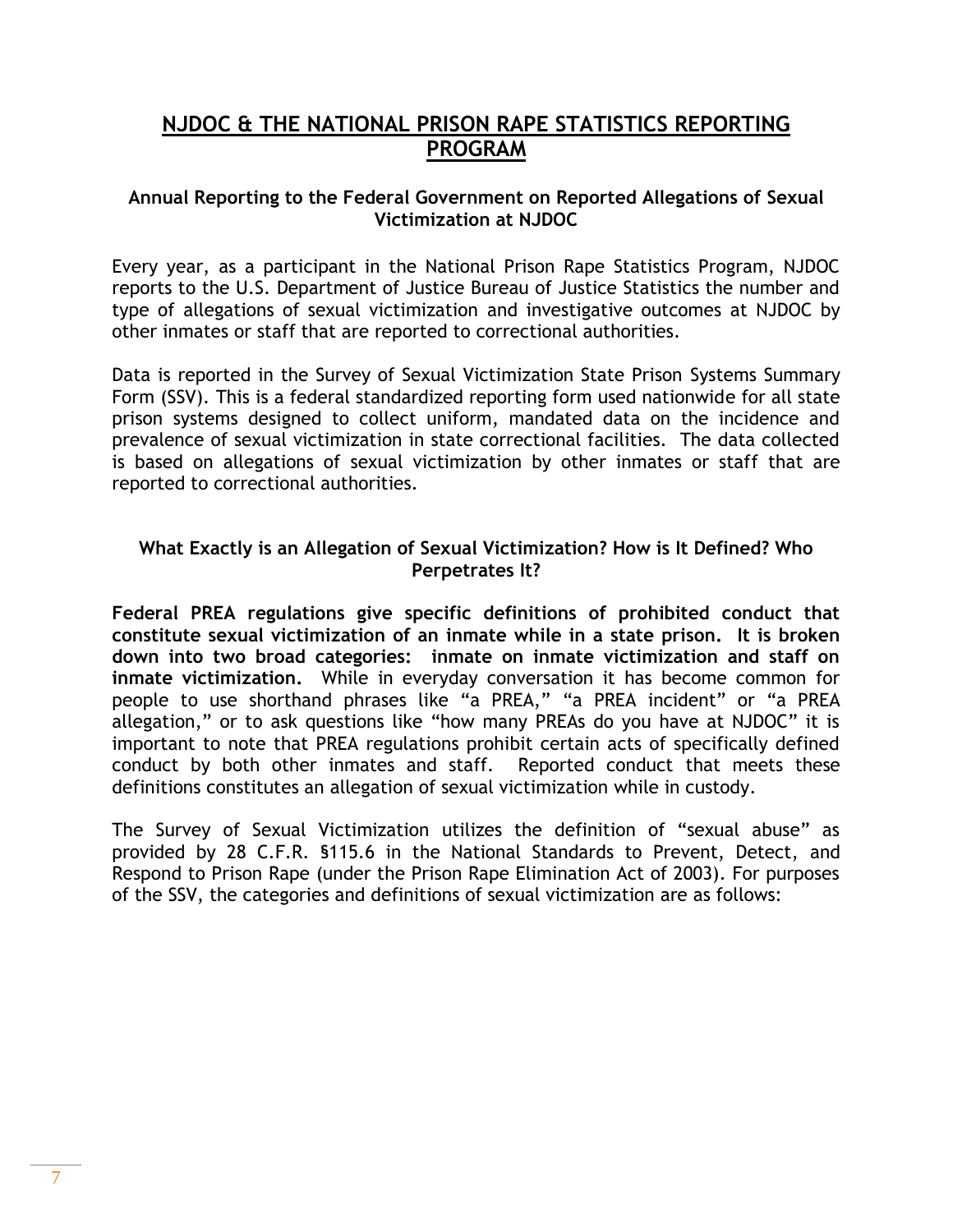#### **Inmate on Inmate Sexual Victimization Categories and Definitions (Inmate Perpetrator and Inmate Victim)**

#### **Nonconsensual sexual acts**

Sexual contact of any person without his or her consent, or of a person who is unable to consent or refuse; contact between the penis and the vulva or the penis and the anus including penetration, however slight; or contact between the mouth and the penis, vulva, or anus; or penetration of the anal or genital opening of another person, however slight, by a hand, finger, object, or other instrument.

#### **Abusive sexual contact**

Sexual contact of any person without his or her consent, or of a person who is unable to consent or refuse; and intentional touching, either directly or through the clothing, of the genitalia, anus, groin, breast, inner thigh, or buttocks of any person. (This definition **excludes** incidents in which the contact was incidental to a physical altercation.)

#### **Sexual harassment**

Repeated and unwanted sexual advances, requests for sexual favors, or verbal comments, gestures, or actions of a derogatory or offensive sexual nature by one inmate directed toward another.

#### **Staff on Inmate Sexual Victimization Categories and Definitions (Staff Perpetrator and Inmate Victim)**

#### **Staff Sexual Misconduct**

Any behavior or act of sexual nature directed toward an inmate by an employee, volunteer, contractor, official visitor or other agency representative (exclude family, friends or other visitors). Sexual relationships of a romantic nature between staff and inmates are included in this definition. Consensual or nonconsensual sexual acts include  $-$  intentional touching, either directly or through the clothing, of the genitalia, anus, groin, breast, inner thigh, or buttocks that is unrelated to official duties or with the intent to abuse, arouse, or gratify sexual desire; or completed, attempted, threatened, or requested sexual acts; or occurrences of indecent exposure, invasion of privacy, or staff voyeurism for reasons unrelated to official duties or for sexual gratification.

#### **Staff Sexual Harassment**

Repeated verbal statements, comments or gestures of a sexual nature to an inmate by an employee, volunteer, contractor, official visitor, or other agency representative (exclude family, friends, or other visitors). Examples include demeaning references to gender; or sexually suggestive or derogatory comments about body or clothing; or repeated profane or obscene language or gestures.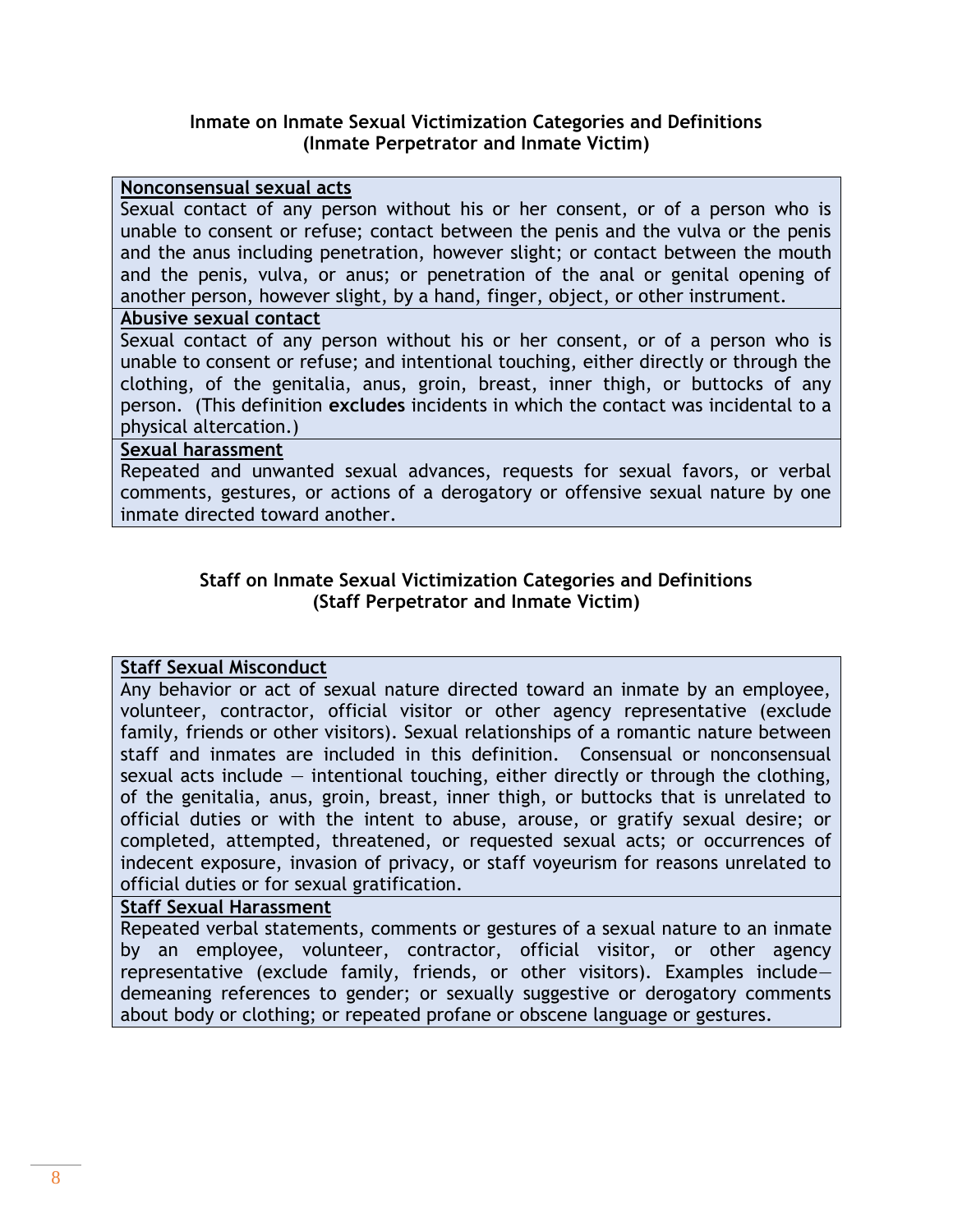# **Investigative Outcomes: What are They and What do They Mean?**

Under federal PREA regulations, investigative outcomes can result in determinations that are substantiated, unsubstantiated or unfounded as defined by federal regulation.

**Substantiated Allegation**  An allegation that was investigated and determined to have occurred. **Unsubstantiated Allegation** An allegation that was investigated and the investigation produced insufficient evidence to make a final determination as to whether or not the event occurred. **Unfounded Allegation** An allegation that was investigated and determined not to have occurred.

Consistent with federal regulations, the standard of preponderance of the evidence is used to determine whether allegations of sexual abuse or sexual harassment are substantiated.

# **2018-2019 Sexual Victimization Data Comparison**

Based on the federal data collection schedule, data is submitted to the Bureau of Justice Statistics (BJS) in the fall of following year for the preceding calendar year. To illustrate, data for 2019 was submitted by NJDOC in December 2020. Pending cases listed below were pending as of the submission date.

## **Number of Allegations of Sexual Victimization Reported by Category 2019**

| Category                                          | <b>Outcome</b>       |                        |                  |                |              |  |
|---------------------------------------------------|----------------------|------------------------|------------------|----------------|--------------|--|
|                                                   | <b>Substantiated</b> | <b>Unsubstantiated</b> | <b>Unfounded</b> | Pending        | <b>Total</b> |  |
| Inmate on Inmate Sexual<br><b>Harassment</b>      | 5                    | 43                     | 4                | 0              | 52           |  |
| Inmate on Inmate Abusive<br><b>Sexual Contact</b> | 0                    | 36                     |                  | ζ              | 40           |  |
| Inmate on Inmate<br>Nonconsensual Sexual Act      |                      | 20                     | 3                | $\overline{0}$ | 24           |  |
| Staff on Inmate Sexual<br>Harassment              | 2                    | 66                     | 14               | $\mathfrak{p}$ | 84           |  |
| Staff on Inmate Sexual<br>Misconduct              | າ                    | 50                     | 16               | 0              | 68           |  |
|                                                   |                      |                        |                  |                |              |  |
| <b>Total</b>                                      | 10                   | 215                    | 38               | 5              | 268          |  |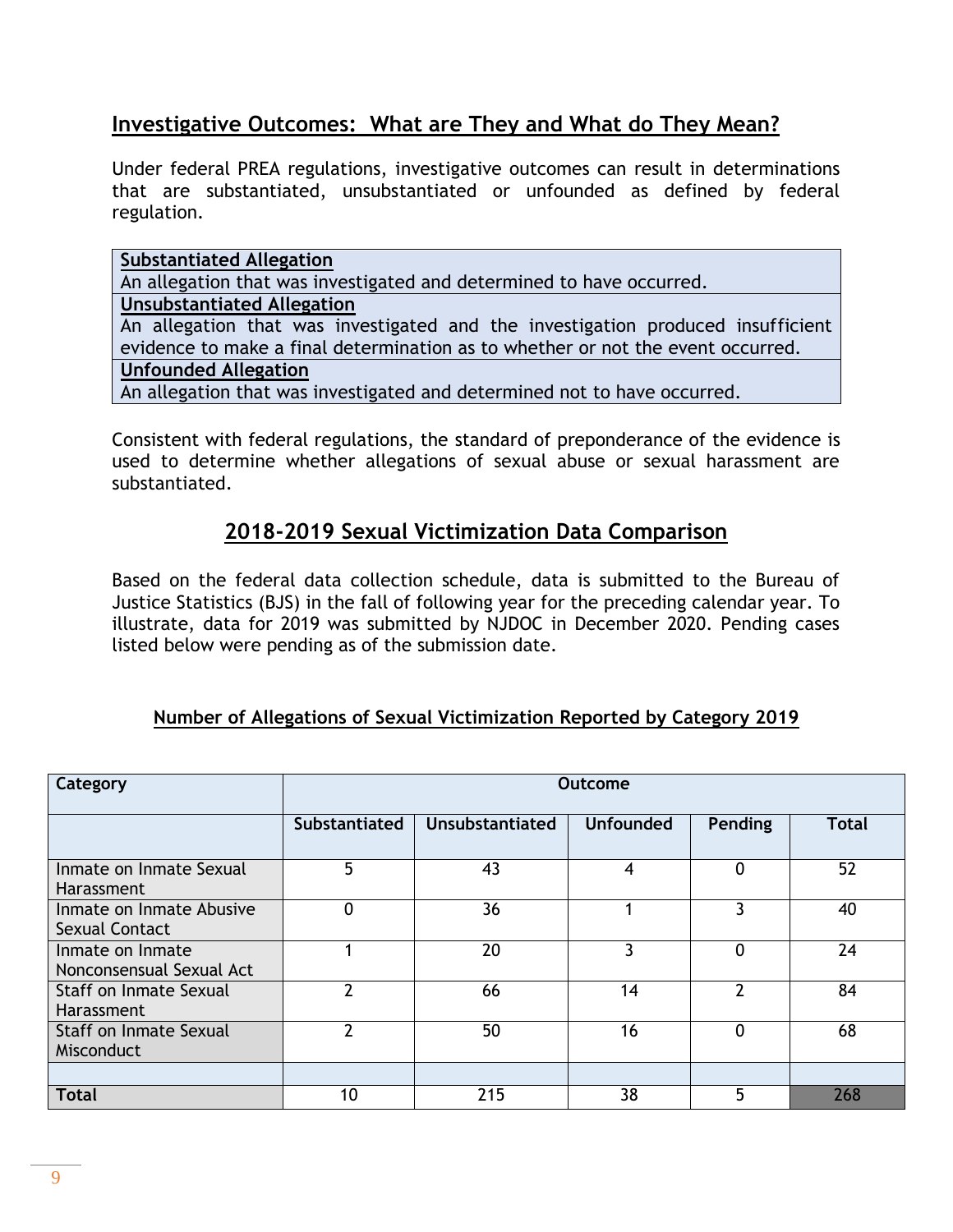The total allegations for 2019 is 268. With the total population of 18,477 as of January 1, 2020, the percentage of allegations by population is 1.5%. The rate of substantiated cases per PREA allegations is 3.7%.

| Category                                     | Outcome              |                        |                  |         |              |  |
|----------------------------------------------|----------------------|------------------------|------------------|---------|--------------|--|
|                                              | <b>Substantiated</b> | <b>Unsubstantiated</b> | <b>Unfounded</b> | Pending | <b>Total</b> |  |
| Inmate on Inmate Sexual<br>Harassment        | 4                    | 24                     | 3                |         | 32           |  |
| Inmate on Inmate Abusive<br>Sexual Contact   | 0                    | 23                     | 4                | ◠       | 29           |  |
| Inmate on Inmate<br>Nonconsensual Sexual Act | 0                    | 25                     |                  | 5       | 31           |  |
| Staff on Inmate Sexual<br>Harassment         | $\mathbf{z}$         | 63                     | 6                | າ       | 73           |  |
| <b>Staff on Inmate Sexual</b><br>Misconduct  | λ                    | 37                     | 14               | 5       | 59           |  |
|                                              |                      |                        |                  |         |              |  |
| <b>Total</b>                                 | 9                    | 172                    | 28               | 15      | $225*$       |  |

#### **Number of Allegations of Sexual Victimization Reported by Category 2018**

The total allegations for 2018 is 225\*. With the total population of 19,212 as of January 1, 2019, the percentage of allegations by population is 1.2%. The rate of substantiated cases per PREA allegations is 4%.

\*One case, as noted in the 2018 SSV Report, was unable to be categorized as the alleged victim inmate refused to cooperate in the investigation.

#### **Sexual Victimization by Category and Investigative Outcome as a Percentage 2019**

| Category                                     | Outcome       |                 |                  |         |              |  |
|----------------------------------------------|---------------|-----------------|------------------|---------|--------------|--|
|                                              | Substantiated | Unsubstantiated | <b>Unfounded</b> | Pending | <b>Total</b> |  |
| Inmate on Inmate Sexual<br>Harassment        | 1.9%          | 16.0%           | 1.5%             | 0.0%    | 19.4%        |  |
| Inmate on Inmate Abusive<br>Sexual Contact   | 0.0%          | 13.4%           | 0.4%             | 1.1%    | 14.9%        |  |
| Inmate on Inmate<br>Nonconsensual Sexual Act | 0.4%          | 7.5%            | 1.1%             | 0.0%    | 9.0%         |  |
| Staff on Inmate Sexual<br>Harassment         | 0.7%          | 24.6%           | 5.2%             | 0.7%    | 31.3%        |  |
| Staff on Inmate Sexual<br>Misconduct         | 0.7%          | 18.7%           | 6.0%             | 0.0%    | 25.4%        |  |
| <b>Total</b>                                 | 3.7%          | 80.2%           | 14.2%            | 1.9%    | 100.0%       |  |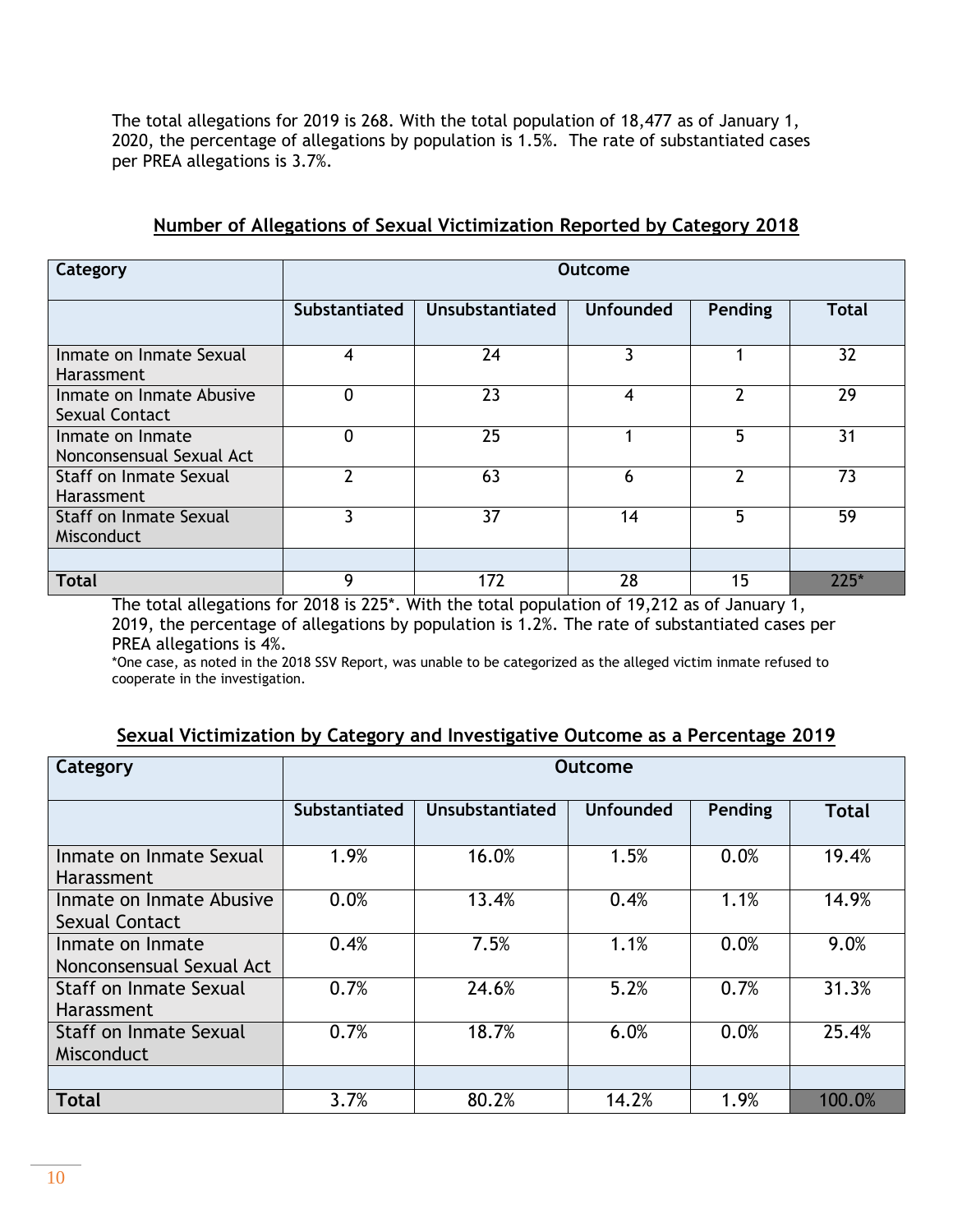# **Sexual Victimization by Category and Outcome as a Percentage 2018**

| Category                                     | Outcome              |                        |                  |         |              |  |
|----------------------------------------------|----------------------|------------------------|------------------|---------|--------------|--|
|                                              | <b>Substantiated</b> | <b>Unsubstantiated</b> | <b>Unfounded</b> | Pending | <b>Total</b> |  |
| Inmate on Inmate Sexual<br><b>Harassment</b> | 1.8%                 | 10.7%                  | 1.3%             | 0.4%    | 14.3%        |  |
| Inmate on Inmate Abusive<br>Sexual Contact   | 0.0%                 | 10.3%                  | 1.8%             | 0.9%    | 12.9%        |  |
| Inmate on Inmate<br>Nonconsensual Sexual Act | 0.0%                 | 11.2%                  | 0.4%             | 2.2%    | 13.8%        |  |
| Staff on Inmate Sexual<br><b>Harassment</b>  | 0.9%                 | 28.1%                  | 2.7%             | 0.9%    | 32.6%        |  |
| <b>Staff on Inmate Sexual</b><br>Misconduct  | 1.3%                 | 16.5%                  | 6.3%             | 2.2%    | 26.3%        |  |
| <b>Total</b>                                 | 4.0%                 | 76.8%                  | 12.5%            | 6.6%    | 100.0%       |  |

| <b>Total Allegations Reported</b> |      |      |           |  |  |  |
|-----------------------------------|------|------|-----------|--|--|--|
| Facility                          | 2018 | 2019 | $+/-$     |  |  |  |
| <b>ADTC</b>                       | 3    | 4    | 33.33%    |  |  |  |
| BSP                               | 25   | 22   | $-12.00%$ |  |  |  |
| <b>CRAF</b>                       | 10   | 6    | $-40.00%$ |  |  |  |
| EJSP                              | 12   | 12   | 0.00%     |  |  |  |
| <b>EMCF</b>                       | 22   | 22   | 0.00%     |  |  |  |
| <b>GSCF</b>                       | 8    | 17   | 112.50%   |  |  |  |
| <b>MSCF</b>                       | 1    | 2    | 100.00%   |  |  |  |
| <b>MYCF</b>                       | 8    | 11   | 37.50%    |  |  |  |
| NJSP                              | 24   | 37   | 54.17%    |  |  |  |
| <b>NSP</b>                        | 40   | 40   | 0.00%     |  |  |  |
| <b>SSCF</b>                       | 6    | 13   | 116.67%   |  |  |  |
| <b>SWSP</b>                       | 51   | 64   | 25.49%    |  |  |  |
| <b>WYCF</b>                       | 15   | 18   | 20.00%    |  |  |  |
| <b>TOTAL</b>                      | 225  | 268  | 19.11%    |  |  |  |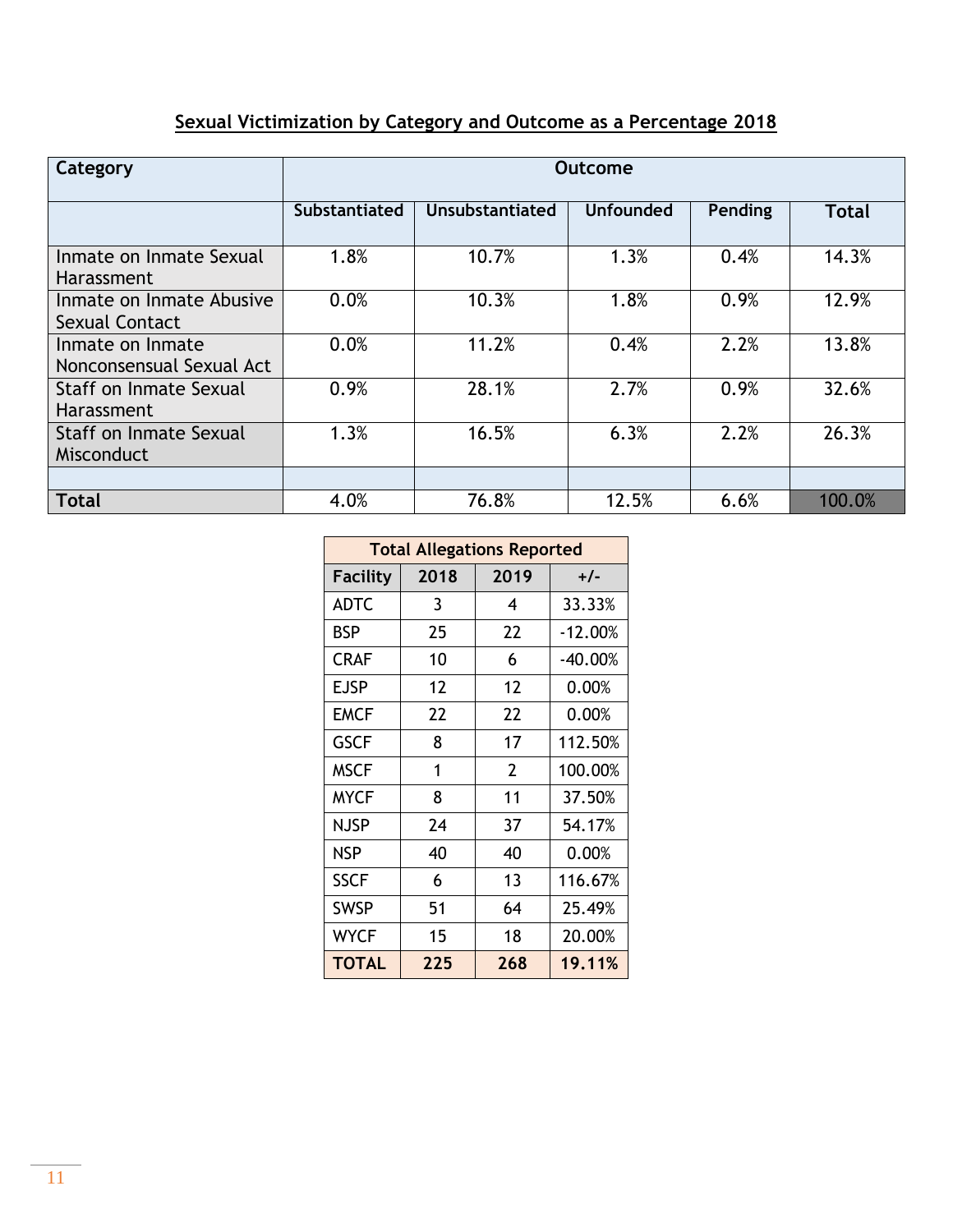#### **What About Increases in Allegations Reported?**

This is a common question. The Bureau of Justice Statistics spoke to this in a 2018 report. An increase in allegations is in keeping with national trends and is expected. Further, an increase in reporting is a stated goal of the Federal PREA Resources Center as such an increase reflects inmate willingness to report without fear of retaliation. The NJDOC maintains numerous internal, external, third party, confidential and anonymous methods to report sexual abuse and sexual harassment. Beginning at reception and throughout their incarceration, inmates are informed of the Department's zero tolerance for sexual abuse/sexual abuse and sexual harassment and the methods that are available to report it.

#### **Allegations of Sexual Victimization Reported by Facility and Category 2019**

**Inmate/Inmate Sexual Harassment:** Repeated and unwanted sexual advances, requests for sexual favors, or verbal comments, gestures, or actions of a derogatory or offensive sexual nature by one inmate directed toward another.

|                 |               | <b>Investigative Outcome</b> |  |                |              |  |  |
|-----------------|---------------|------------------------------|--|----------------|--------------|--|--|
| <b>Facility</b> | Substantiated | Unsubstantiated   Unfounded  |  | <b>Pending</b> | <b>Total</b> |  |  |
| <b>ADTC</b>     |               |                              |  |                |              |  |  |
| <b>BSP</b>      |               |                              |  |                |              |  |  |
| <b>CRAF</b>     |               |                              |  |                |              |  |  |
| <b>EJSP</b>     |               |                              |  |                |              |  |  |
| <b>EMCF</b>     |               |                              |  |                |              |  |  |
| <b>GSCF</b>     |               |                              |  |                |              |  |  |
| <b>MSCF</b>     |               |                              |  |                |              |  |  |
| <b>MYCF</b>     |               |                              |  |                |              |  |  |
| <b>NJSP</b>     |               | 5                            |  |                |              |  |  |
| <b>NSP</b>      |               |                              |  |                |              |  |  |
| <b>SSCF</b>     |               |                              |  |                |              |  |  |
| <b>SWSP</b>     |               | 12                           |  |                | 14           |  |  |
| <b>WYCF</b>     |               |                              |  |                |              |  |  |
| <b>Total</b>    |               | 43                           |  |                | 52           |  |  |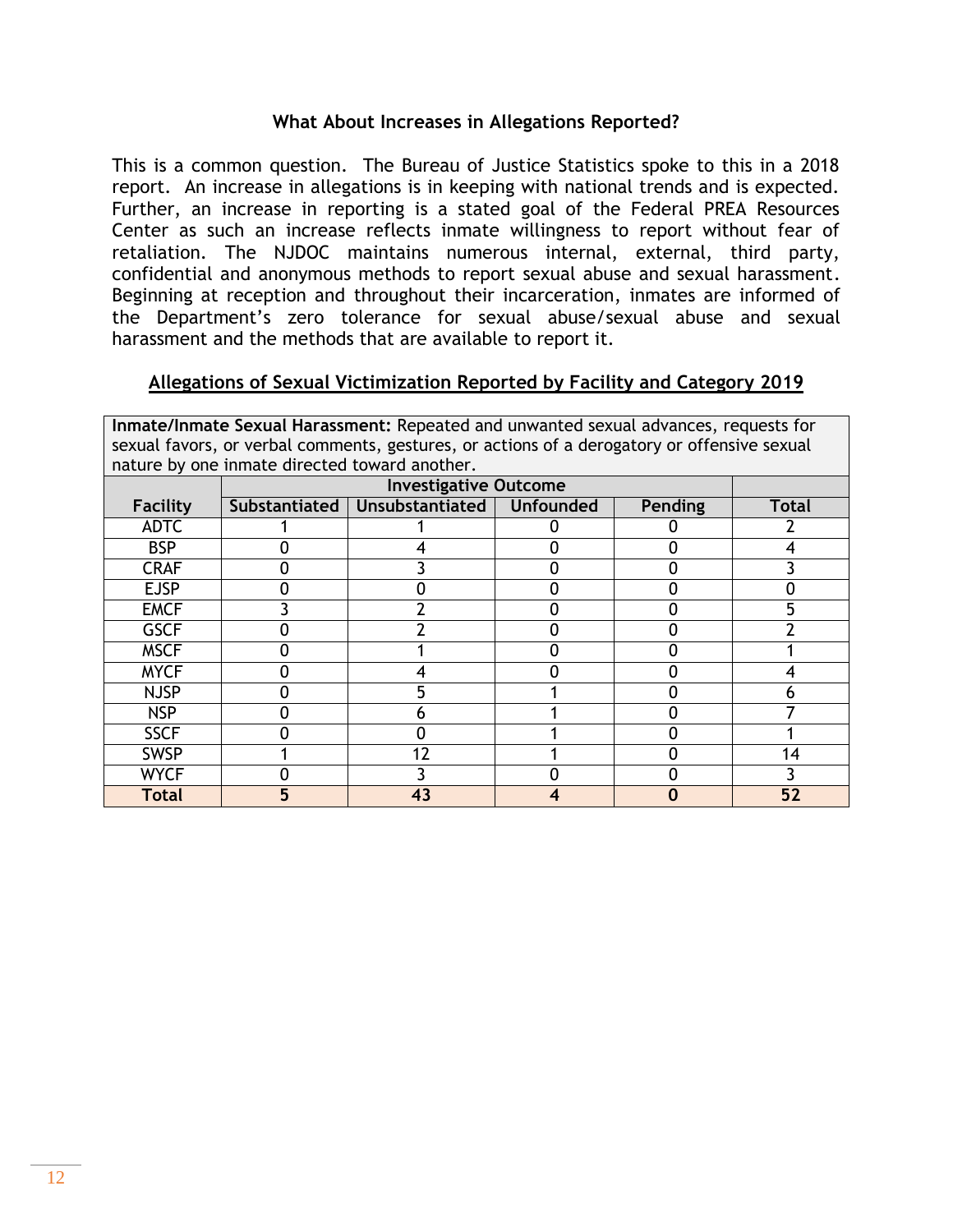**Inmate/Inmate Abusive Sexual Contact:** Sexual contact of any person without his or her consent, or of a person who is unable to consent or refuse; and intentional touching, either directly or through the clothing, of the genitalia, anus, groin, breast, inner thigh, or buttocks of any person. (This definition **excludes** incidents in which the contact was incidental to a physical altercation.)

| <b>Facility</b> | Substantiated | Unsubstantiated | <b>Unfounded</b> | <b>Pending</b> | <b>Total</b> |
|-----------------|---------------|-----------------|------------------|----------------|--------------|
| <b>ADTC</b>     |               |                 |                  |                |              |
| <b>BSP</b>      |               |                 |                  | 0              |              |
| <b>CRAF</b>     |               |                 |                  | 0              |              |
| <b>EJSP</b>     |               |                 |                  |                |              |
| <b>EMCF</b>     |               |                 |                  | ŋ              | n            |
| <b>GSCF</b>     |               |                 |                  | 0              |              |
| <b>MSCF</b>     |               |                 |                  |                |              |
| <b>MYCF</b>     |               |                 |                  |                |              |
| <b>NJSP</b>     |               |                 |                  | 0              |              |
| <b>NSP</b>      |               |                 |                  |                |              |
| <b>SSCF</b>     |               |                 |                  |                | 5            |
| <b>SWSP</b>     |               |                 |                  | 0              |              |
| <b>WYCF</b>     |               |                 |                  | O              |              |
| <b>Total</b>    |               | 36              |                  |                | 40           |

**Inmate/Inmate Nonconsensual Sexual Abuse:** Sexual contact of any person without his or her consent, or of a person who is unable to consent or refuse; contact between the penis and the vulva or the penis and the anus including penetration, however slight; or contact between the mouth and the penis, vulva, or anus; or penetration of the anal or genital opening of another person, however slight, by a hand, finger, object, or other instrument.

| <b>Facility</b> | Substantiated | Unsubstantiated | <b>Unfounded</b> | Pending | <b>Total</b> |
|-----------------|---------------|-----------------|------------------|---------|--------------|
| <b>ADTC</b>     |               |                 |                  |         |              |
| <b>BSP</b>      |               |                 |                  |         |              |
| <b>CRAF</b>     |               |                 |                  |         |              |
| <b>EJSP</b>     |               |                 |                  |         |              |
| <b>EMCF</b>     |               |                 |                  |         |              |
| <b>GSCF</b>     |               |                 |                  |         |              |
| <b>MSCF</b>     |               |                 |                  |         |              |
| <b>MYCF</b>     |               |                 |                  |         |              |
| <b>NJSP</b>     |               |                 |                  |         |              |
| <b>NSP</b>      |               |                 |                  |         |              |
| <b>SSCF</b>     |               |                 |                  |         |              |
| <b>SWSP</b>     |               |                 |                  |         |              |
| <b>WYCF</b>     |               |                 |                  |         |              |
| <b>Total</b>    |               | 20              |                  |         | 24           |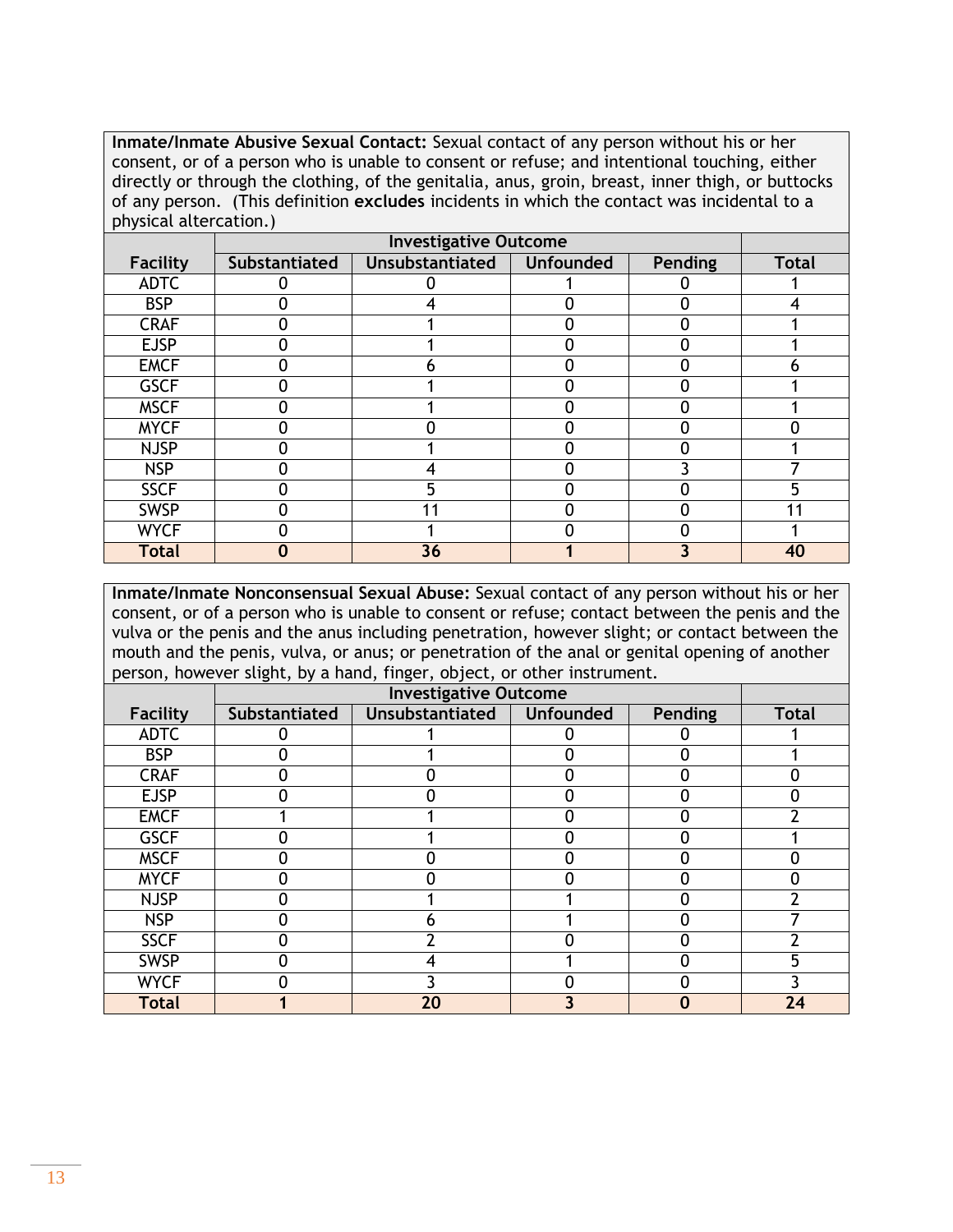**Staff/Inmate Sexual Harassment:** Repeated verbal statements, comments or gestures of a sexual nature to an inmate by an employee, volunteer, contractor, official visitor, or other agency representative (exclude family, friends, or other visitors). Examples include demeaning references to gender; or sexually suggestive or derogatory comments about body or clothing; or repeated profane or obscene language or gestures.

| <b>Facility</b> | Substantiated | <b>Unsubstantiated</b> | <b>Unfounded</b> | <b>Pending</b> | <b>Total</b> |
|-----------------|---------------|------------------------|------------------|----------------|--------------|
| <b>ADTC</b>     |               |                        |                  |                |              |
| <b>BSP</b>      |               |                        |                  | 0              |              |
| <b>CRAF</b>     |               |                        |                  | 0              |              |
| <b>EJSP</b>     |               |                        |                  |                |              |
| <b>EMCF</b>     |               |                        |                  |                |              |
| <b>GSCF</b>     |               |                        |                  | 0              | 8            |
| <b>MSCF</b>     |               |                        |                  |                |              |
| <b>MYCF</b>     |               |                        |                  |                |              |
| <b>NJSP</b>     |               | 16                     |                  |                | 20           |
| <b>NSP</b>      |               | Q                      |                  |                | 12           |
| <b>SSCF</b>     |               |                        |                  |                |              |
| <b>SWSP</b>     |               | 13                     |                  |                | 15           |
| <b>WYCF</b>     |               |                        |                  |                | 8            |
| <b>Total</b>    |               | 66                     | 14               |                | 84           |

**Staff/Inmate Sexual Misconduct:** Any behavior or act of sexual nature directed toward an inmate by an employee, volunteer, contractor, official visitor or other agency representative (exclude family, friends or other visitors). Sexual relationships of a romantic nature between staff and inmates are included in this definition. Consensual or nonconsensual sexual acts include — intentional touching, either directly or through the clothing, of the genitalia, anus, groin, breast, inner thigh, or buttocks that is unrelated to official duties or with the intent to abuse, arouse, or gratify sexual desire; or completed, attempted, threatened, or requested sexual acts; or occurrences of indecent exposure, invasion of privacy, or staff voyeurism for reasons unrelated to official duties or for sexual gratification.

| <b>Facility</b> | Substantiated | Unsubstantiated | <b>Unfounded</b> | Pending | <b>Total</b> |
|-----------------|---------------|-----------------|------------------|---------|--------------|
| <b>ADTC</b>     |               |                 |                  |         |              |
| <b>BSP</b>      |               |                 |                  |         |              |
| <b>CRAF</b>     |               |                 |                  |         |              |
| <b>EJSP</b>     |               |                 |                  |         | 8            |
| <b>EMCF</b>     |               |                 |                  |         |              |
| <b>GSCF</b>     |               |                 |                  |         |              |
| <b>MSCF</b>     |               |                 |                  |         |              |
| <b>MYCF</b>     |               |                 | O                |         |              |
| <b>NJSP</b>     |               |                 |                  |         | о            |
| <b>NSP</b>      |               |                 |                  |         |              |
| <b>SSCF</b>     |               |                 |                  |         |              |
| <b>SWSP</b>     |               | 16              |                  |         | 19           |
| <b>WYCF</b>     |               |                 |                  |         |              |
| <b>Total</b>    | 2             | 50              | 16               |         | 68           |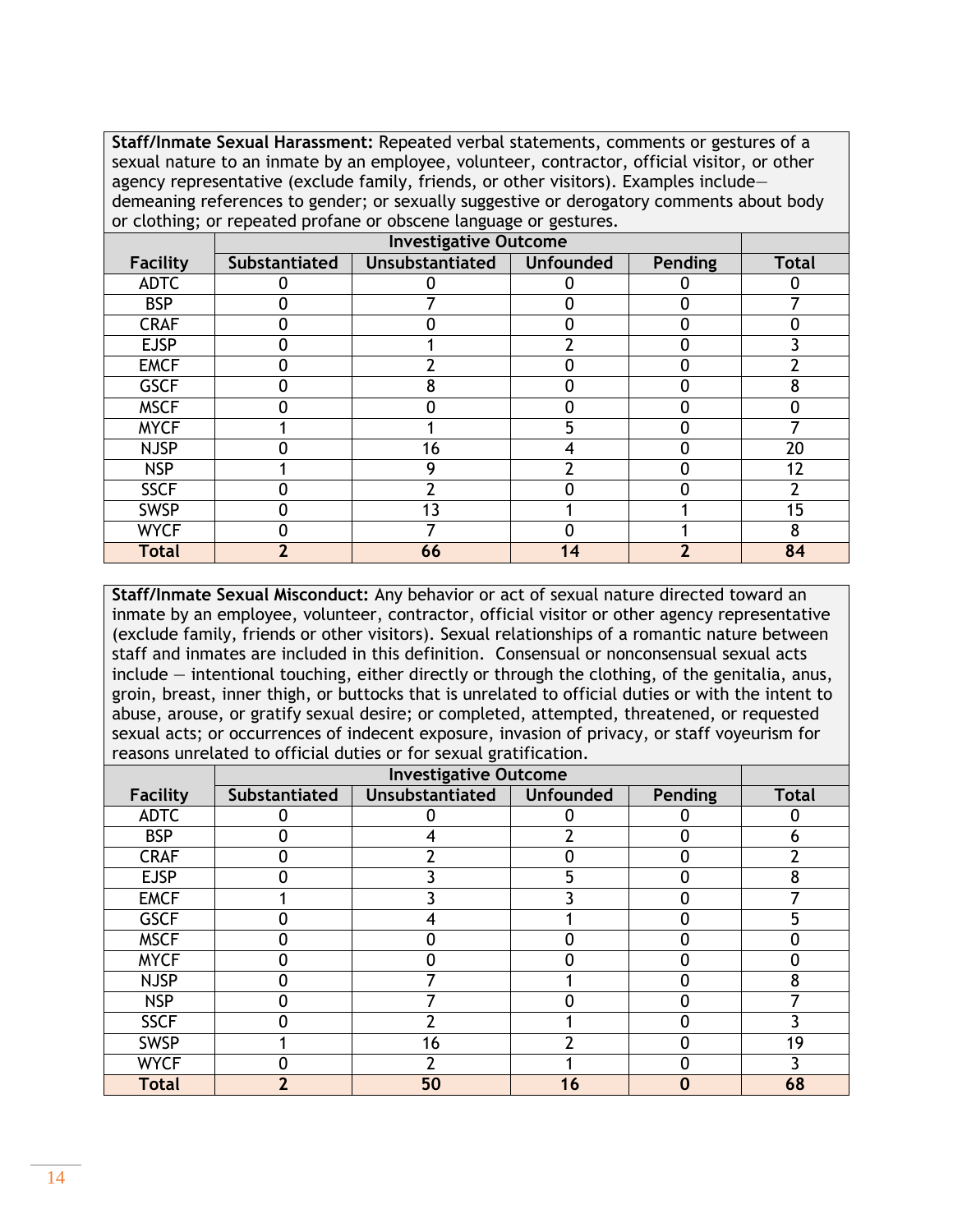# **Methods to Report Inmate Sexual Abuse/Sexual Harassment**

Beginning at reception and throughout their incarceration, inmates are informed of the Department's Zero Tolerance for sexual abuse/sexual harassment and the methods used to report it. Inmates who are victims of sexual abuse/sexual harassment, or have knowledge of sexual abuse/sexual harassment or retaliation should immediately report the incident by using any of the following reporting methods:

## **Internal Reporting of Inmate Sexual Abuse/Sexual Harassment:**

- Verbally or in writing to any NJDOC staff member, contractor or volunteer
- Using the Inmate Remedy System form/JPAY Inmate Computer Kiosk
- Contacting the Institutional PREA Compliance Manager;
- Contacting the Special Investigations Division (SID) or by dialing \*SID1# on the inmate telephone system (Direct & Confidential/Free Call)

## **Third Party Reporting of Inmate Sexual Abuse/Sexual Harassment:**

Family members, friends, attorneys, clergy or any other third party may make a report of sexual abuse/sexual harassment or retaliation on an inmate's behalf by using any of the following methods:

- Contacting the Correctional Facility's Institutional PREA Compliance Manager
- Contacting the Special Investigations Division by Telephone: (609) 826-5617

#### **External Reporting of Inmate Sexual Abuse/Sexual Harassment and Retaliation through the Office of Corrections Ombudsman:**

The Office of the Corrections Ombudsman serves as an available independent confidential external resource for both inmates and third parties to report incidents of sexual abuse, harassment, or retaliation. Reports to this office are confidential and are anonymous upon request.

All Allegations of inmate sexual abuse, sexual harassment or retaliation are immediately forwarded to the NJDOC for investigation.

Inmates can contact the Office of the Corrections Ombudsman by completing an "Ombudsman Inmate Request for Assistance Form" that is available at each correctional facility, writing directly to their office, or by calling their confidential, toll-free Inmate Telephone System number.

Third parties can report sexual abuse/sexual harassment or retaliation in writing or by calling the Office's public telephone number.